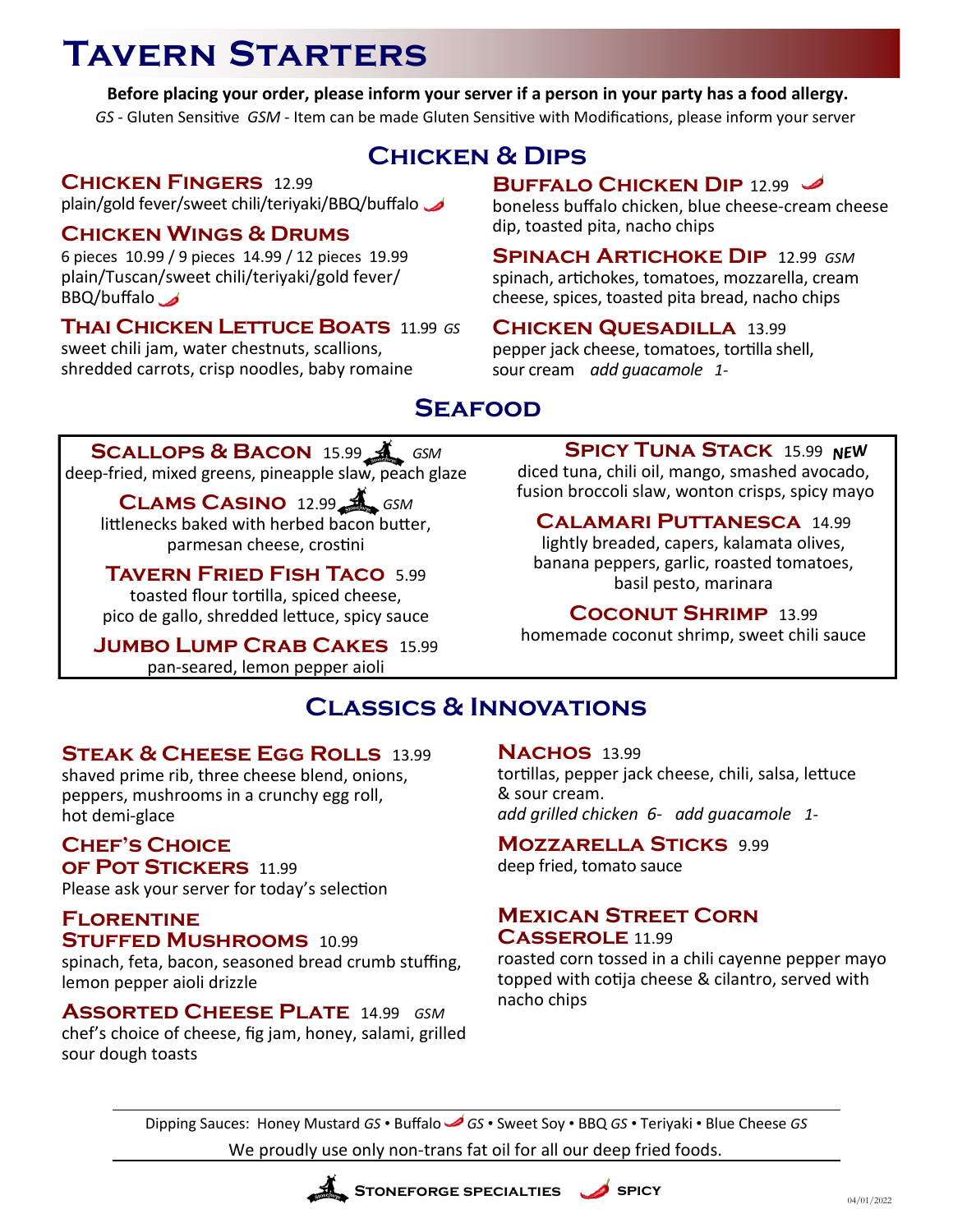# **Raw Bar, Soups & Salads**

# **Tavern Raw Bar**

served with Stoneforge spicy cocktail sauce, and lemon

**Jumbo Shrimp Cocktail**  3.50 per pc. *GS*

**N. E. Clam Chowder**  cup 5.99 | bowl 7.99

> **Stoneforge Chili**  crock 8.99

**Oysters On the Half** 

3.25 pc. *GS* Ask your server for our daily choice

**Clams on the Half** 2.25 per pc. *GS*

**French Onion Soup** crock 7.99

**Upgrade your Soup with A "Bread Bowl"** 2.00

## **House-Made Soups**

**Lobster Bisque**  cup 8.99 | bowl 11.99

**Chef's Creation** cup 4.99 | bowl 5.99

## **Salads**

**House** lg 10.99 sm 5.99 *GS* house blend lettuce, tomatoes, carrots, cucumbers, onions, balsamic vinaigrette

**Greek** lg 13.99 sm 7.99 *GS* iceberg lettuce, tomatoes, cucumbers, feta, pepperoncini, onions, kalamata olives, Greek dressing

**Caesar** lg 9.99 sm 5.99 *GSM* romaine hearts, parmesan, croutons, Signature Caesar dressing

#### **Cobb Salad** 13.99 *GSM*

diced tomatoes, hard boiled egg, iceberg lettuce, blue cheese crumbles, bacon, blue cheese dressing, tortilla strips

#### **Vietnamese Salad** 15.99 **NEW**

romaine lettuce, roasted sweet potato, julienne vegetables, vermicelli noodles, edamame, Vietnamese vinaigrette & Crispy Orange Chicken

#### **Thai Fried Coconut Shrimp Salad** 15.99

4 large coconut shrimp, spinach, cabbage, apple chips, carrots, cucumbers, snap peas, tomatoes, rice noodles, peanut dressing

**POKE FORGE SALAD BOWL 18.99 NEW** spinach, mango, smashed avocado, edamame, fusion broccoli slaw, wasabi mayo, sesame ginger dressing, diced tuna

**Pecan Spinach Salad** 15.99 fried pecan crusted chicken, spinach, tomatoes, onions, crumbled blue cheese, balsamic vinaigrette

#### **Southwest Chicken Salad** 15.99 *GSM* Tex-Mex rub grilled chicken, shredded iceberg lettuce, tomatoes, smashed avocado, Southwest salsa, tortilla strips, pepper jack cheese, Cajun ranch dressing

## **WATERMELON SALAD 13.99 GS NEW**

watermelon with tomatoes, cucumber, mint and feta cheese over spinach, drizzled with balsamic glaze

#### **Mediterranean Mezze Plate** 14.99 Hummus, grilled tomatoes and vegetables, mixed greens, feta cheese, seasoned Naan bread, tzatziki sauce

#### **Salad Upgrades:**

**Grilled Chicken** 5.99 *GS* **Buffalo Chicken** 6.99 **Steak Tips** (7 oz.)9.99 *GS* **Turkey Tips** (7 oz.)5.99 *GS* **Seared Scallops** 12.99 *GS* **Grilled Shrimp** (5)7.99 *GS* **Coconut Shrimp** (4)8.99 **Grilled Salmon** (5 oz.) 8.99 *GS*

Dressings: Raspberry Vinaigrette (fat free) *GS* | Zinfandel Vinaigrette (low fat) *GS* | Balsamic Vinaigrette *GS* | Ranch *GS* Cajun Ranch *GS* | Greek *GS* | Blue Cheese *GS* | Caesar *GS* | Russian *GS* | Italian *GS* | Spicy Peanut Honey Mustard *GS* | Parmesan Peppercorn *GS* | Extra Virgin Olive Oil & Aged Balsamic



### **Build your own Salad**

**Check out our Tavern salad section on the Lunch menu.**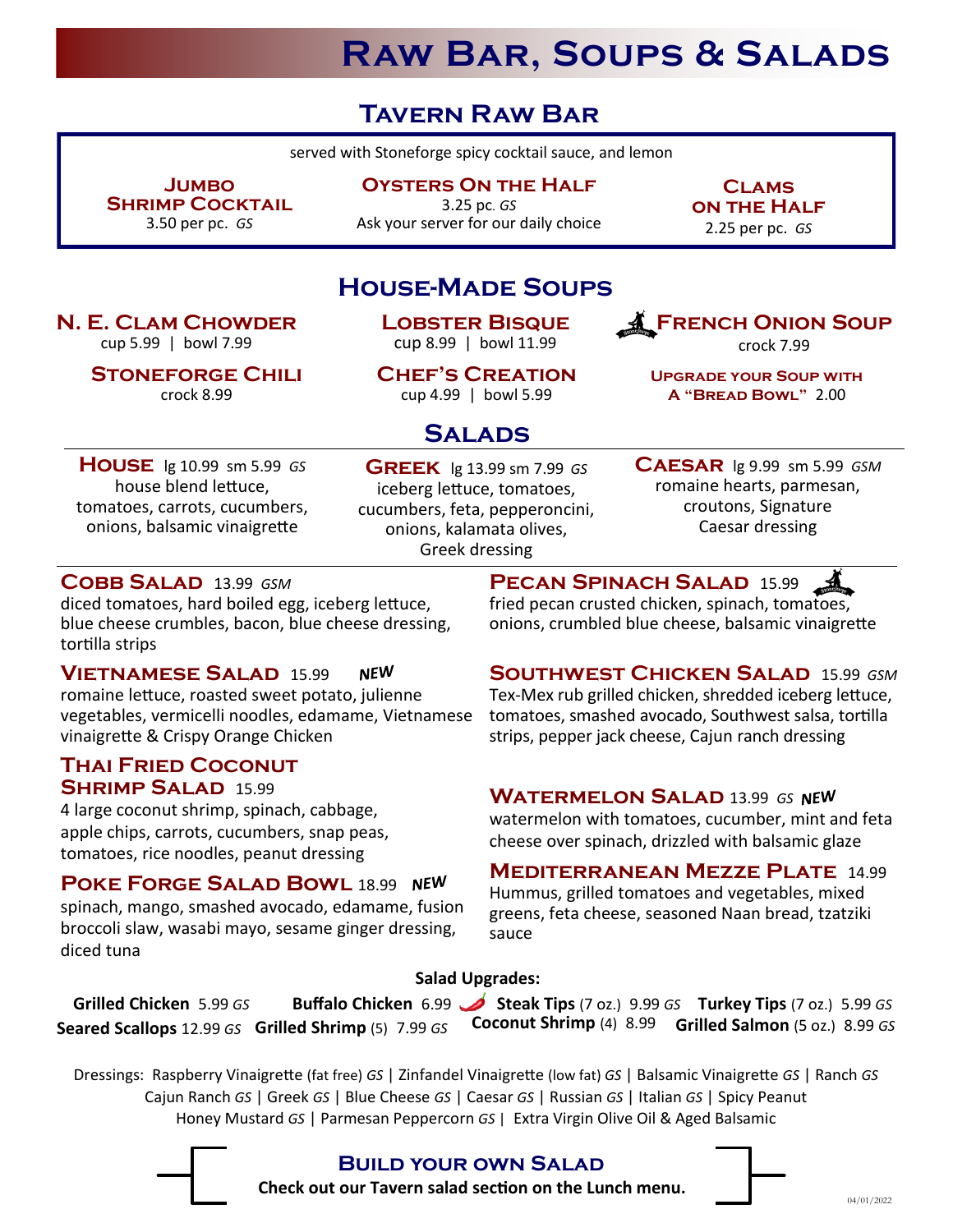# **Beef & Pork**



Stoneforge is proud to serve fresh, never frozen, hand-cut in-house Certified Angus Beef ®. To earn this brand name cattle must be of the Angus breed and never given antibiotics or hormones and must pass ten strict specifications. Less than 8% of all beef in the United States meet these quality specifications to be called Certified Angus Beef (CAB).



*For our customers - quality steaks are available for purchase from our wholesale products menu.*

**\*Filet Mignon** 32.99 *GS* 8 oz. tender cut, seasoned, two sides

**New York Sirloin** 32.99 *GS* 12 oz. choice Certified Angus Beef, seasoned, two sides

**Rib-eye Steak** 35.99 *GS* 14 oz. Certified Angus Beef, seasoned, two sides

**Prime Rib Available Thurs. - Sat. after 4:30 pm & all day Sunday, while it lasts!**

**Prime Rib** *GSM*

Certified Angus Beef with au jus, two sides 10 oz. petite cut 26.99/ 14 oz. forge cut 33.99 / 20 oz. Stoneforge cut 37.99

#### **\*Cast Iron Filet Mignon Tips** 33.99 *GS*

cast iron seared 10 oz. Cajun seasoned filet tips, bourbon glaze, blue cheese, two sides

#### **\*Stoneforge Steak Tips** 24.99 / 17.99 *GSM*

14 oz. choice sirloin tenderloin, onions, sautéed mushrooms, sweet soy demi-glace, two sides *Available as a Family Meal To Go* 

\*This menu item is not under the CAB brand.

## **Make your Steak a Surf & Turf**

**Baked Stuffed Shrimp** 5.99 ea / **Seared Scallops** 12.99 *GS* / **Crab Cake** 10.99 **Salmon** 9.99 *GS /* **Lobster Meat** MP *GS* / **Garlic Shrimp** 5 for 7.99 *GS*

**Style** *GS* Simply Grilled | Blackened Au Poivre | Cast Iron Stoneforge Seasoning

**Sauces** Bourbon 2- *GS* Red Wine Demi-Glace | Béarnaise *GS* Cognac Peppercorn Au Poivre

**Toppings** *GS*

Sautéed Onions 1- Sautéed Mushrooms 1- Blue Cheese 1.99 | Gorgonzola 1.75

## **Chef's Creations**

**Naan Kabobs** 23.99

 grilled Naan bread with tomatoes, onion, cilantro tzatziki sauce with your choice of two marinated chicken or beef tenderloin kabobs, one side

### **Bourbon Short Rib** 28.99

slow roasted in wine sauce, garlic mashed potatoes, bourbon sauce, one side

RARE cold raw center;

MEDIUM RARE red warm center;

#### **Steak Temperature:**

MEDIUM pink center

MEDIUM WELL slightly pink center

**WELL** no color, somewhat dry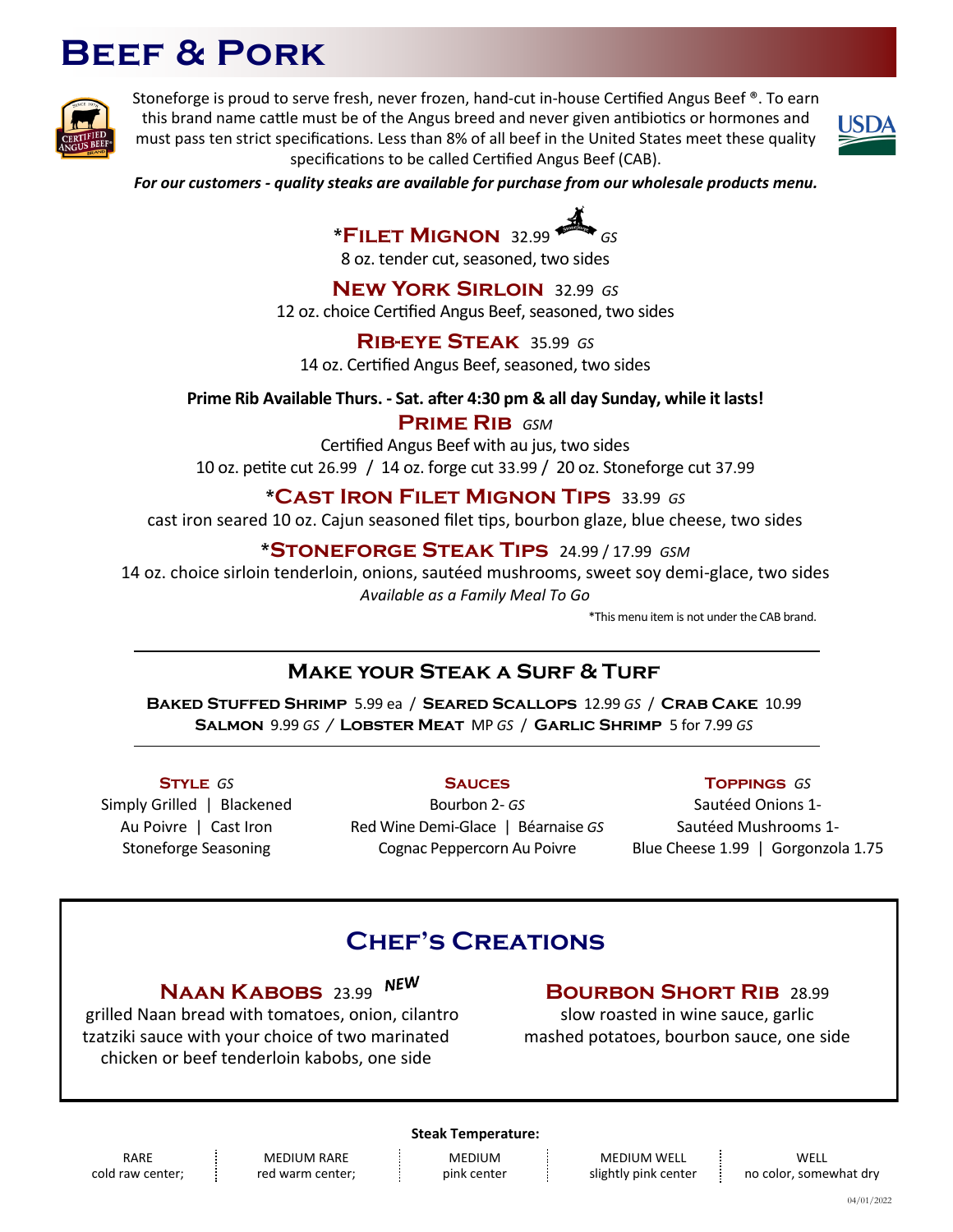# **Fresh Hand-Cut Seafood**

Stoneforge has been sourcing and preparing the freshest, and most sustainable, seafood for our guests. Our Executive Chef works with reputable seafood purveyors to obtain only the freshest, never frozen, seafood from local waters and beyond. All seafood filets are hand-cut by Stoneforge.

*For our customers - quality seafood is available for purchase from our wholesale products menu.*

## **Chef's Creations**

**NEW Dragon Fruit Scallops** 33.99 *GS* seared scallops, dragon fruit salsa passion fruit glaze, two sides

**Pistachio encrusted Swordfish** 30.99 *GS* 8 oz. pistachio butter encrusted swordfish, with lemon arugula risotto, one side

**NEW Baja Salmon bowl** 26.99 *GS* Tex Mex marinated salmon, whole grain sofrito rice, corn salsa, smashed avocado, cilantro crema, one side

### **Simply Seafood**

**Scallops** 31.99 *GS* seared or blackened, two sides

**Salmon** 25.99 *GS* seared or blackened, two sides

#### **Swordfish** 28.99

seared or blackened,

two sides

## **Classics**

**Baked Stuffed Shrimp** 4 for 27.99 / 3 for 22.99 jumbo 8/12 shrimp, seafood stuffing, white wine butter sauce, two sides

**Baked Lobster Mac 'n Cheese** 36.99

lobster, macaroni, mascarpone cream sauce, seasoned Ritz crumbs, one side

**LOBSTER ROLL Mkt. NEW** fresh lobster meat, celery, mayo on a grilled roll or fresh bed of lettuce, one side

#### **Boston Baked Seafood** 34.99 / 24.99

shrimp, scallops, cod, white wine and butter sauce, baked with our seafood stuffing, two sides

**Stoneforge Jambalaya** 24.99 / 17.99 *GS*

chicken, shrimp, andouille sausage, ancho chili garlic sauce, tomato, onion, yellow seasoned rice, one side

### **Fresh North Atlantic Cod** 24.99 *GSM*

8 ounces baked with Ritz seasoned breadcrumbs, two sides *or with our seafood stuffing 26.99 Available as a Family Meal To Go*

## **Fried**

#### **Fried Fisherman's Platter** 32.99

whole belly clams, scallops, shrimp, cod, French fries, coleslaw, tartar sauce, one side

## **Fish & Chips** 20.99

breaded cod, served with French fries, coleslaw, tartar sauce, one side

#### **Before placing your order, please inform your server if a person in your party has a food allergy.**

We proudly use only non-trans fat oil for all our deep fried foods.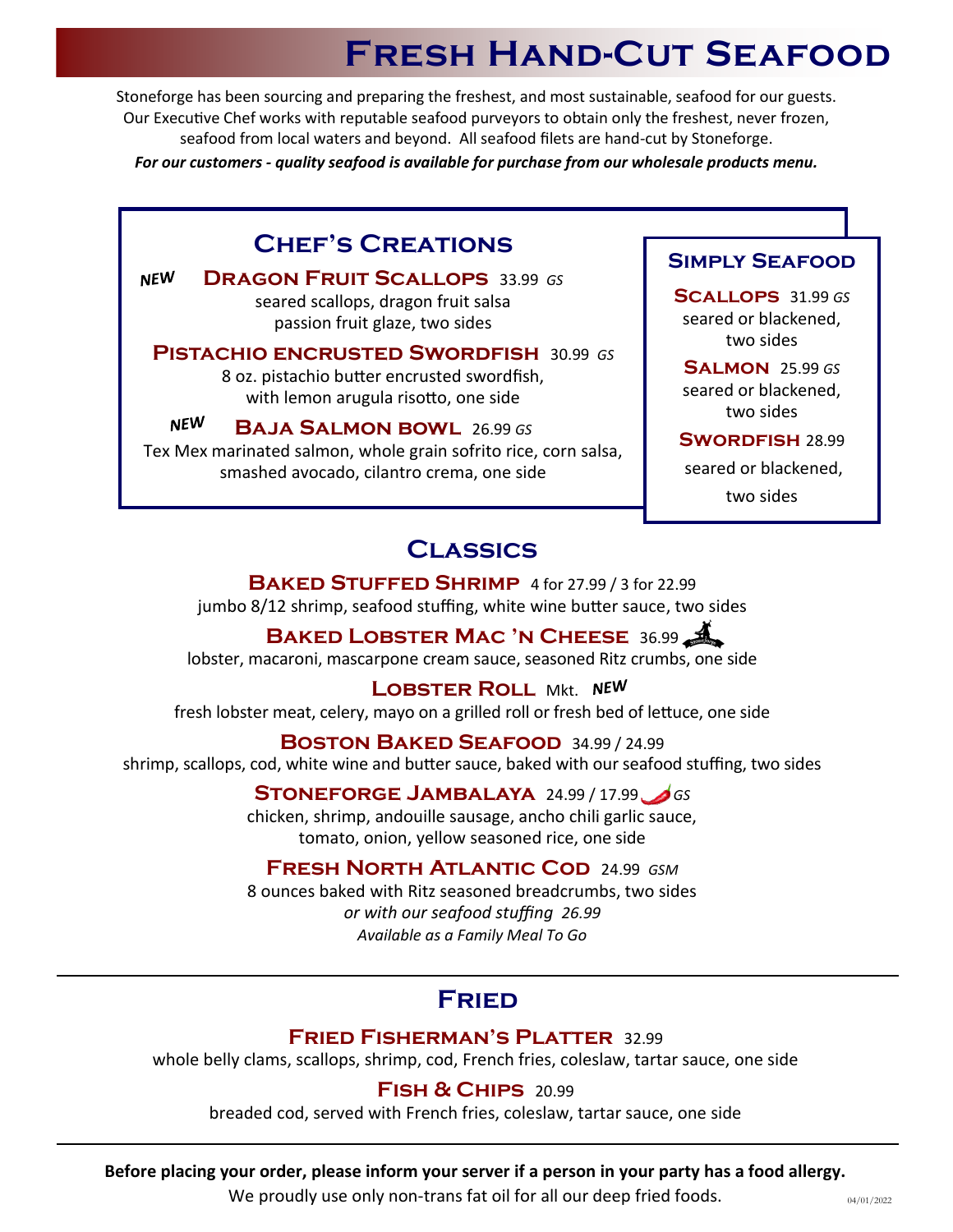# **Pasta, Sauté & Poultry**

**All pasta entrees can substitute Gluten Free Chickpea Pasta for an additional \$3**

# **Seasonal specials**

# **Crispy Orange chicken** 20.99

steamed rice, edamame, pineapple and broccoli tossed with orange chicken served in a pineapple bowl, one side (vegetarian dish if ordered without chicken)

## **CHICKEN & BROCCOLI** 22.99 / 13.99

white wine garlic cream alfredo sauce, penne, parmesan, one side

#### **Buffalo Chicken Mac N' Cheese** 19.99 / 13.99

penne, mascarpone cream sauce, Buffalo chicken tenders, seasoned Ritz crumbs, one side

### **Rattlesnake Pasta** 23.99 / 17.99

chicken, shrimp, tomatoes, spinach, Cajun cream sauce, penne, one side

## **Bacon, Macaroni & Cheese** 15.99

macaroni, Stoneforge five cheese sauce, bacon, seasoned bread crumbs, one side

### **Grilled Turkey Tips**

14 oz. marinated grilled turkey tips, two sides Stoneforge BBQ Sauce 18.99 / 12.99 *GS* Bourbon Sauce 19.99 / 13.99 *GS*

#### **NEW BBQ Half Chicken** 23.99 *GS*

grilled, marinated semi-boneless chicken with BBQ sauce, two sides

### **Tortellini & tips** 26.99

Tri-color cheese tortellini, gorgonzola cream sauce, spinach, grilled steak tips, balsamic glaze, one side

**Asiago Encrusted Chicken** 19.99 *GS* seared chicken breast, roasted red pepper, melted asiago cheese, risotto, roasted tomato pesto drizzle, one side

## **Cast Iron Chicken Parmesan** 18.99

baked parmesan and panko encrusted, mozzarella cheese, homemade marinara, grated parmesan, penne pasta tossed with marinara, one side

### **Cast Iron Southwest Chicken** 19.99

pan seared boneless chicken breast, homemade Southwest salsa, pepperjack cheese, two sides

### **STONEFORGE HOUSE SIDES** no charge with entree

à la carte pricing 4.00 each

**Garlic Mashed Potatoes** *GS* **| French Fries** *GSM* **| Yellow Seasoned Rice** *GS*  **Chef's Seasonal Vegetable** *GS* **| Coleslaw** *GS*

### **Stoneforge Premium Sides**

|                                  | Entrée \$ | à la carte \$ |                                 | Entrée \$ | à la cart |
|----------------------------------|-----------|---------------|---------------------------------|-----------|-----------|
| <b>DINNER SALAD GS</b>           | 1.50      | 5.99          | <b>DINNER CAESAR GSM</b>        | 1.50      | 5.99      |
| <b>BAKED POTATO GS</b>           | 1.00      | 4.00          | <b>HAND-CUT STEAK FRIES GSM</b> | 1.00      | 4.00      |
| <b>SWEET POTATO FRIES GSM</b>    | 3.00      | 5.00          | <b>BACON MAC N' CHEESE</b>      | 2.00      | 5.00      |
| <b>STEAMED BROCCOLI GS</b>       | 1.00      | 4.00          | <b>SEASONAL MUSHROOMS GS</b>    | 1.00      | 4.00      |
| <b>RSTD. BRUSSELS SPROUTS GS</b> | 1.00.     | 4.00          |                                 |           |           |
|                                  |           |               |                                 |           |           |

|      | Entrée \$ à la carte \$ |                                 |      | Entrée $\frac{1}{2}$ à la carte $\frac{1}{2}$ |
|------|-------------------------|---------------------------------|------|-----------------------------------------------|
| 1.50 | 599                     | <b>DINNER CAESAR GSM</b>        | 1.50 | 5.99                                          |
| 1.00 | 4.00                    | <b>HAND-CUT STEAK FRIES GSM</b> | 1.00 | 4.00                                          |
| 3.00 | 5.00                    | <b>BACON MAC N' CHEESE</b>      | 2.00 | 5.00                                          |
| 1.00 | 4.00                    | <b>SEASONAL MUSHROOMS GS</b>    | 1.00 | 4.00                                          |
|      |                         |                                 |      |                                               |